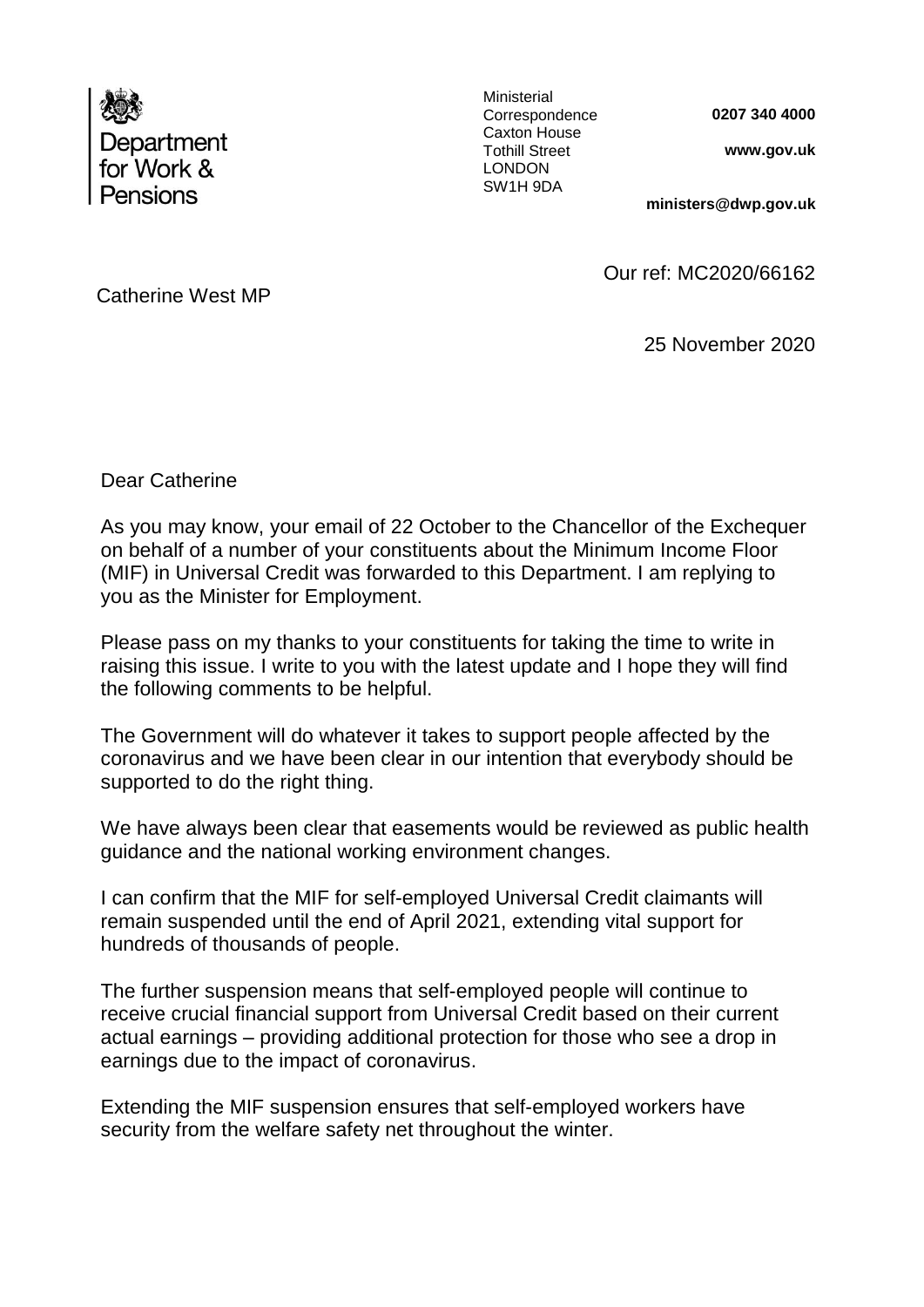The latest announcements, advice and guidance during the coronavirus public health emergency can be found on the government website at: [www.gov.uk/coronavirus.](http://www.gov.uk/coronavirus)

May I also take this opportunity to tell you, and your constituents, about Find a Job. This is the Government's official job matching service with more than 1.7 million people already registered on the site. It is one of the most consistently used online services at gov.uk.

More than 145,000 private and public sector employers large and small have already signed up, and the service is open to employers and recruitment agencies who recruit on their behalf.

By ensuring we advertise all urgent vacancies on one government-owned service, we shall be able to better direct jobseekers and those who have been furloughed and looking for temporary employment to available vacancies. The Department has also taken immediate action to put in place various digital and communications tools to support jobseekers and those who are furloughed and looking for temporary employment.

We have been promoting Find a Job [\(www.gov.uk/find-a-job\)](http://www.gov.uk/find-a-job) as the central place for employers to post their vacancies, and as the main channel to match people with vacancies. However, we also recognise that some jobseekers and employers will need additional information to align new and existing skills with current labour market requirements and have therefore launched two new websites: Job Help [\(https://jobhelp.campaign.gov.uk\)](https://jobhelp.campaign.gov.uk/) and Employer Help [\(https://employerhelp.dwp.gov.uk\)](https://employerhelp.dwp.gov.uk/) on 27 April.

These websites promote a range of guidance and advice, including support on identifying transferrable skills. They also promote other gov.uk provision such as the National Careers Service and the new Department for Education online skills training initiative, the Skills Toolkit, which launched on 28 April.

Additionally, Work Coaches offer all claimants, including those affected by the loss or reduction of self-employment, a comprehensive package of support including skills provision and job search support. They are supported by specialist staff to help claimants with more complex barriers to enter employment. In addition, the Department provides outreach services in partnership with national and local organisations, delivering Jobcentre services on a partner's premises. Local jobcentres frequently work alongside local organisations to help meet the needs of their communities.

Finally, on 5 July the Chancellor announced £1.57 billion investment to protect Britain's Cultural, Arts and Heritage institutions. This package includes:

 £1.15 billion support pot for cultural organisations in England delivered through a mix of grants and loans.